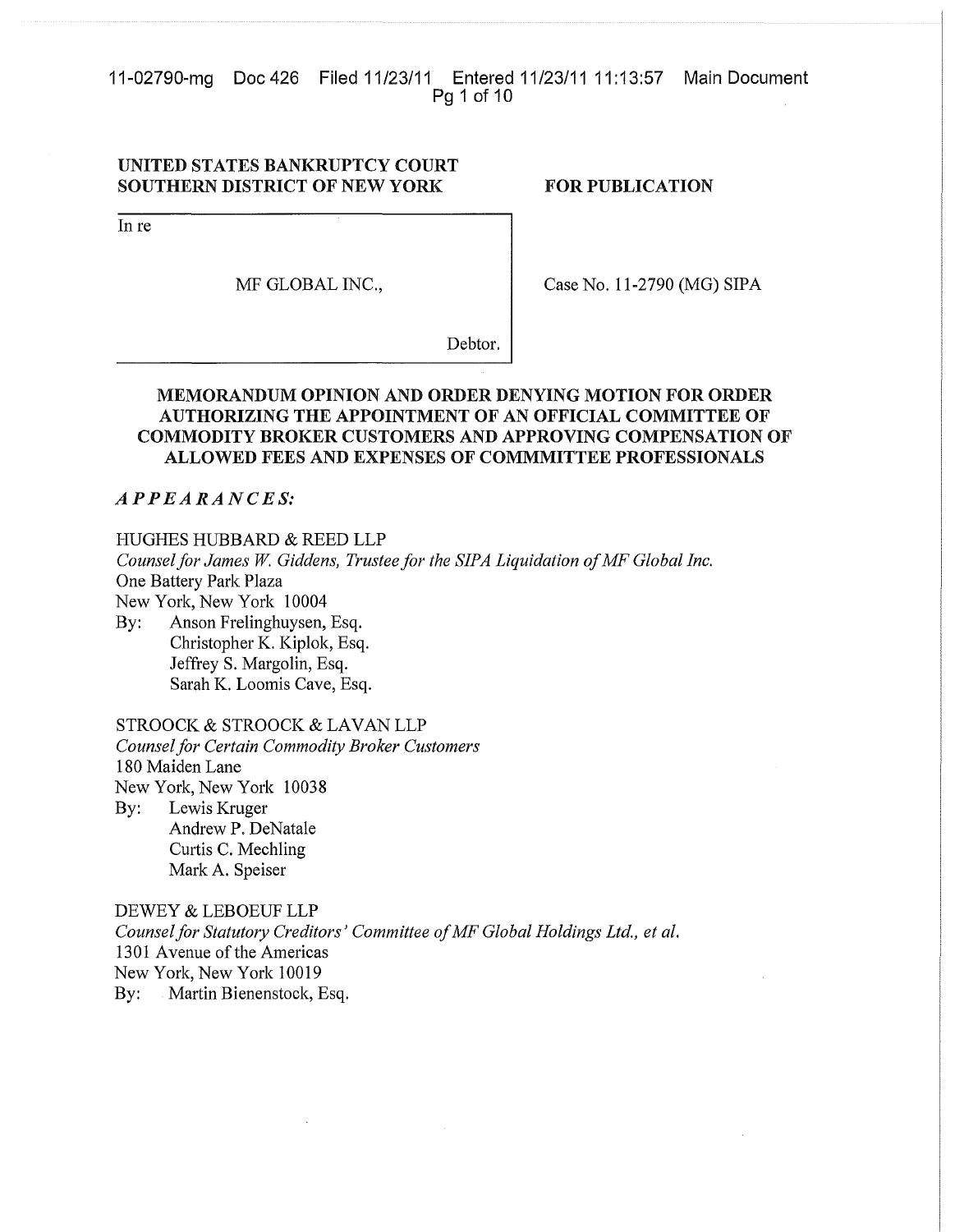# 11-02790-mg Doc 426 Filed 11/23/11 Entered 11/23/11 11:13:57 Main Document Pg 2 of 10

TRACY HOPE DAVIS *United States Trustee for Region 2* 22 Whitehall Street, 21st Floor New York, New York 10004 By: Linda Riffkin, Esq.

# MARTIN GLENN UNITED STATES BANKRUPTCY JUDGE

Pending before the Court is the motion of certain commodity broker customers of MF Global Inc. ("MFGI"), requesting an Order Authorizing the Appointment of an Official Committee of Commodity Broker Customers and Approving Compensation of Allowed Fees and Expenses of Committee Professionals ("Steering Committee Motion," ECF  $# 161$ ).<sup>1</sup> The Steering Committee Motion is opposed by (1) James W. Giddens (the "Trustee"), as Trustee for the liquidation of the business of MFGI under the Securities Investor Protection Act of 1970, as amended ("SIPA"), 15 U.S.C. §§ 78aaa-78111 (2006) ("MFGI Liquidation") (ECF Doc. #357); (2) the Securities Investor Protection Corporation ("SIPC") (ECF Doc. #358); and (3) the Statutory Creditors' Committee of MF Global Holdings Ltd., et al.<sup>2</sup> (ECF Doc. #359). The United States Trustee ("UST") also filed the Comments ofthe United States Trustee, as *Amicus Curiae,* on Motion for Order Authorizing Appointment of an Official Committee of Commodity Brokers and Approving Compensation of Allowed Fees and Expenses of Committee Professionals (ECF Doc. #371). While the UST acknowledges that she has no official role in the

 $\mathbf{I}$ The reference is to the first of several similar motions—this one filed by a self-identified "Steering Committee" of 66 MFGI customers-seeking the appointment of an official committee of commodities customers and approval of compensation. Other similar motions, statements in support ofthe motion and letters from customers ofMFGI seeking similar relief were also filed. *See, e.g.,* ECF Doc. #354; ECF Doc. #362, ECF Doc. #363. The arguments in support of the motions and requests for authorization of an official committee are the same. This opinion addresses the Steering Committee Motion, but in so doing it disposes of all similar motions and letter requests.

<sup>2</sup> MF Global Holdings Ltd. and one ofits unregulated affiliates are debtors in chapter 11 cases also filed in this Court. *See In re MF Global Holdings Ltd,* Case No. 11-15059 (MG), filed on October 31, 2011.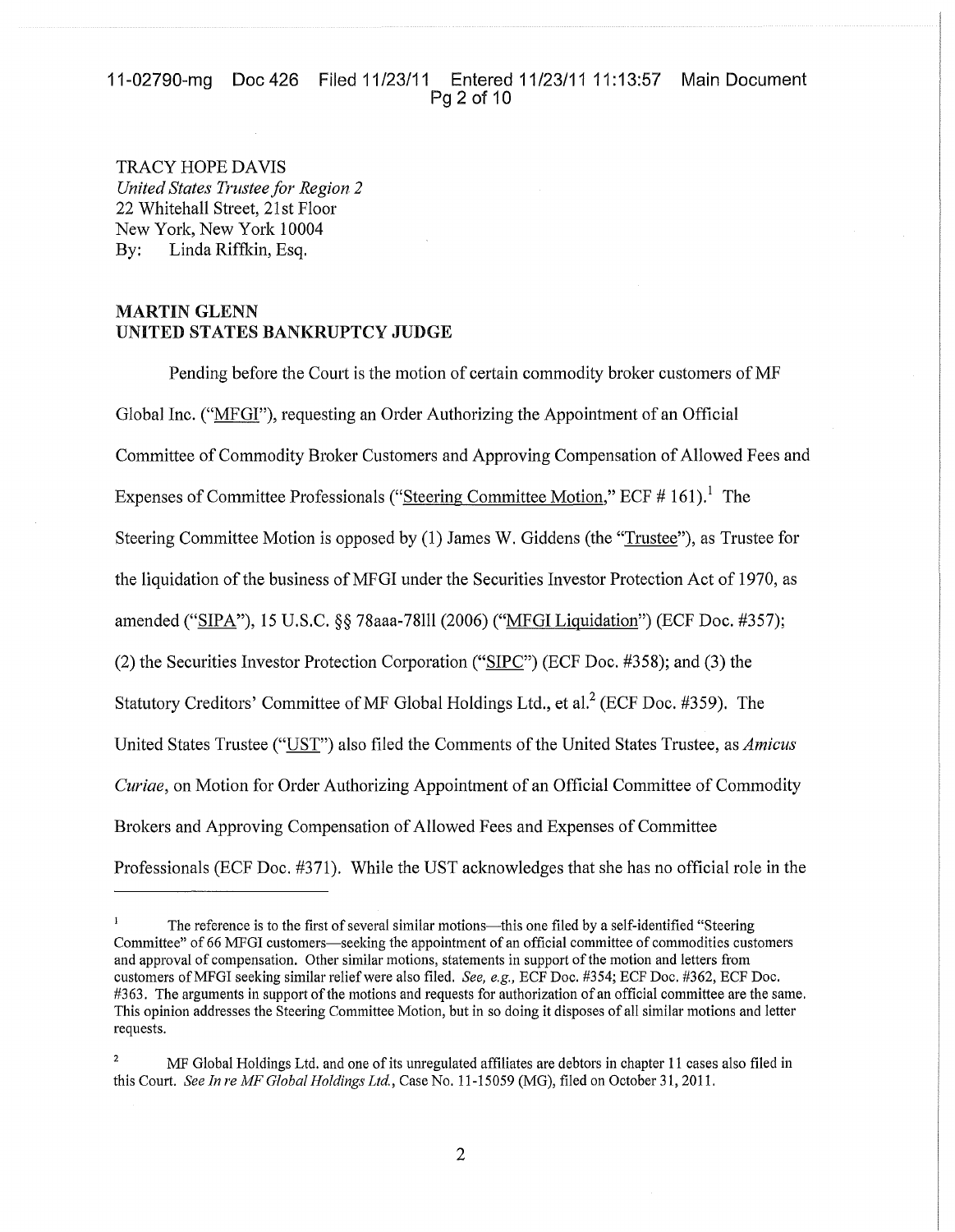### 11-02790-mg Doc 426 Filed 11/23/11 Entered 11/23/11 11:13:57 Main Document Pg 3 of 10

administration of a SIPA liquidation---that role instead is played by SIPC---the UST is interested in the outcome of the Steering Committee Motion "because it seeks the formation of a creditors' committee by a means not permitted by 11 U.S.C. § 705 and seeks an order improperly providing that the fees and expenses of such a committee's professionals would be entitled to payment from the estate as administrative expenses under 11 U.S.C. §§ 503(b) and 105(a)." *Id.* 1-2.

The concerns expressed by customers in the MFGI Liquidation are real and substantial. The collapse of MFGI has given rise to a commodities broker liquidation of immense scope and complexity. Since this case was filed the Trustee (with the required approval from SIPC and the Commodity Future Trading Commission ("CFTC")), after obtaining approval of the Court, has transferred (or is in the process of doing so) to other futures commissions merchants approximately 40,000 customer accounts containing close to \$2 billion in customer cash or collateral, (ECF Doc. #14  $\&$  #316), giving those customers access to at least some of the value that had been in their MFGI accounts. Other customers have not yet been able to gain access to their funds or property.

While it was initially widely reported that approximately \$600 million of customer collateral held with MFGI--which should have been maintained in segregated accounts-has not been located, the Trustee reported on November 22,2011 that the actual shortfall may be in excess of \$1.2 billion.<sup>3</sup> Although SIPC replaces missing stocks and other securities—that is, "money, stocks and other securities that are stolen by a broker or put at risk when a brokerage fails for other reasons"—where it is possible to do so, SIPC does not protect commodity futures

Tiffany Kary & Linda Sandler, *MF Global's Shortfall May Exceed* \$1.2 *Billion, Trustee Says,* BLOOMBERG BUSINESSWEEK, Nov. 22, 2011, http.www.businessweek.com/news/2011-11-22/mf-global-s-shortfall-may-exceed-1-2-billion-trustee-says.html.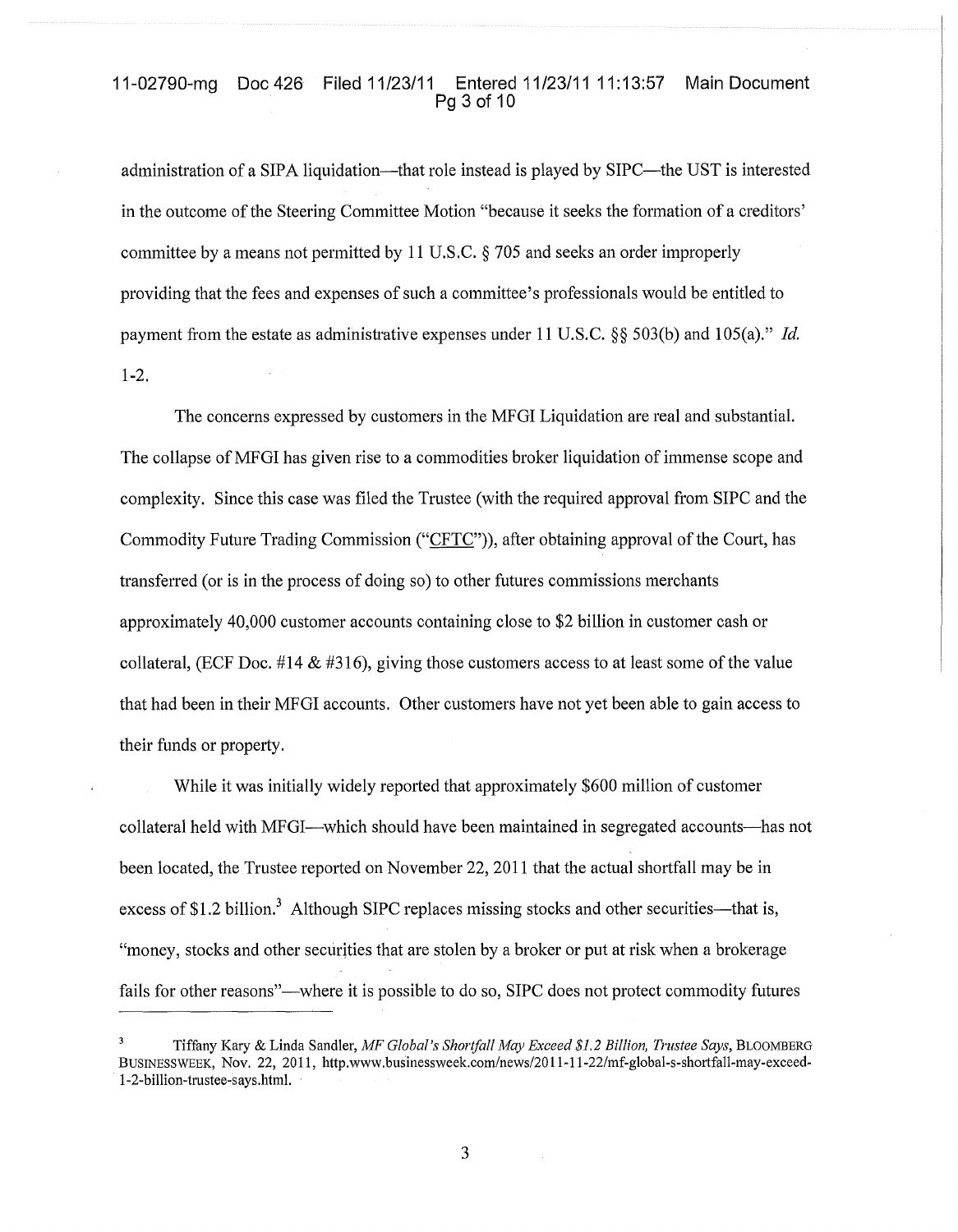### 11-02790-mg Doc 426 Filed 11/23/11 Entered 11/23/11 11:13:57 Main Document Pg 4 of 10

contracts. *How SIPC Protects You,* SECURITIES INVESTOR PROTECTION CORPORATION, 3 (2011), http://www.sipc.org/pdffHSPY\_English\_2011.pdf; *see also* What SIPC Covers...What It Does Not, http://www.sip.org/how/covers.cfm (last visited Nov. 22, 2011). The Trustee is required by section  $766(h)$  of the Bankruptcy Code "to distribute property ratably to customers on the basis and to the extent of such customers' allowed net equity claim  $\dots$ ." 11 U.S.C. § 766(h). Unless the Trustee is able to recover the missing cash or property, MFGI's commodity broker customers face the prospect of very substantial losses. The Trustee's reluctance to distribute a larger percentage of customer property until the magnitude of losses is known is understandable, even if it prolongs the financial distress of MFGI's customers.

MFGI's customers have been very vocal in this case, and appropriately so-many joining together to retain counsel for *ad hoc* groups, others separately represented by counsel and many others acting *pro se.* The customers have played a useful role. Despite customers' frustration, the Trustee has demonstrated that he is responsive to customers' concerns. The issue before the Court, however, is whether SIPA or the Bankruptcy Code authorizes the appointment of an official committee in a SIPA liquidation, with compensation for a committee's professionals from estate property. For the reasons explained below, the Court concludes that no such authority exists. In the absence of statutory authority, the Court concludes that it does not have the power to grant the requested relief. Furthermore, even ifthe Court had the discretion to authorize the appointment of an official committee in these circumstances, I would not do so. Therefore, the Steering Committee Motion (and other motions seekingsimilar relief) is DENIED.

4

 $\mathcal{A}^{\mathcal{A}}=\mathcal{I}^{\mathcal{A}}\subset\mathcal{I}^{\mathcal{A}}$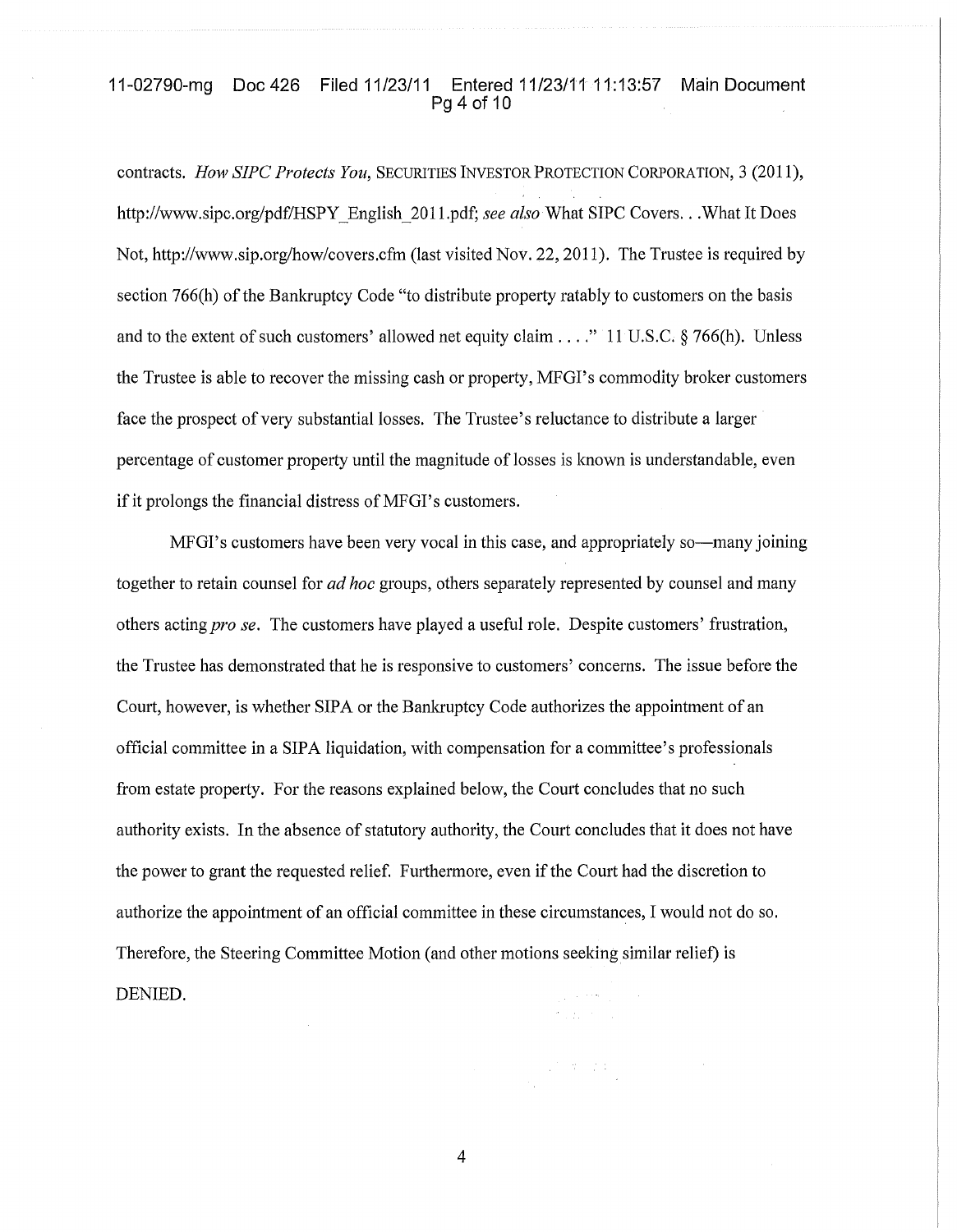# 11-02790-mg Doc 426 Filed 11/23/11 Entered 11/23/11 11:13:57 Main Document Pg 5 of 10

#### BACKGROUND

On October 31, 2011, the Honorable Paul A. Engelmayer ofthe United States District Court for the Southern District of New York entered an Order Commencing Liquidation of MFGI pursuant to the provisions of SIPA, 15 U.S.C. § 78aaa-78lll. That Order (i) appointed James W. Giddens as Trustee for the liquidation of the business of MFGI pursuant to section 78eee(b)(3) of SIPA, (ii) appointed the law firm of Hughes Hubbard & Reed LLP as counsel to the Trustee pursuant to section 78eee(b)(3) of SIPA, and (iii) removed the case to this Court as required by section 78eee(b)(4) of SIPA.

On November 2,2011, this Court approved the transfer by the Trustee of certain segregated customer commodity positions and authorized the Trustee to operate the business of MFGI in the ordinary course. (ECF Doc. #14). On November 4,2011, the Court granted the Trustee the authority to issue subpoenas for the production of documents and the examination of MFGI's current and former officers, directors, employees and other related persons to facilitate its investigation into the alleged shortfall in customer-segregated property. (ECF Doc. #34). On November 17,2011, the Court approved a second partial transfer of certain customers' cash-only accounts. (ECF Doc. #316). The Trustee has indicated that he hopes soon to make one or more additional motions to transfer cash or other customer property, with the goal of equalizing the distribution of customer property to all MFGI customers.

### DISCUSSION

The Steering Committee Motion asks the Court to authorize the appointment of an official committee comprised of commodity broker customers and to approve compensation of fees and expenses of committee professional as administrative expenses of the commodity customer property estate. The motion claims many potential benefits of such a committee during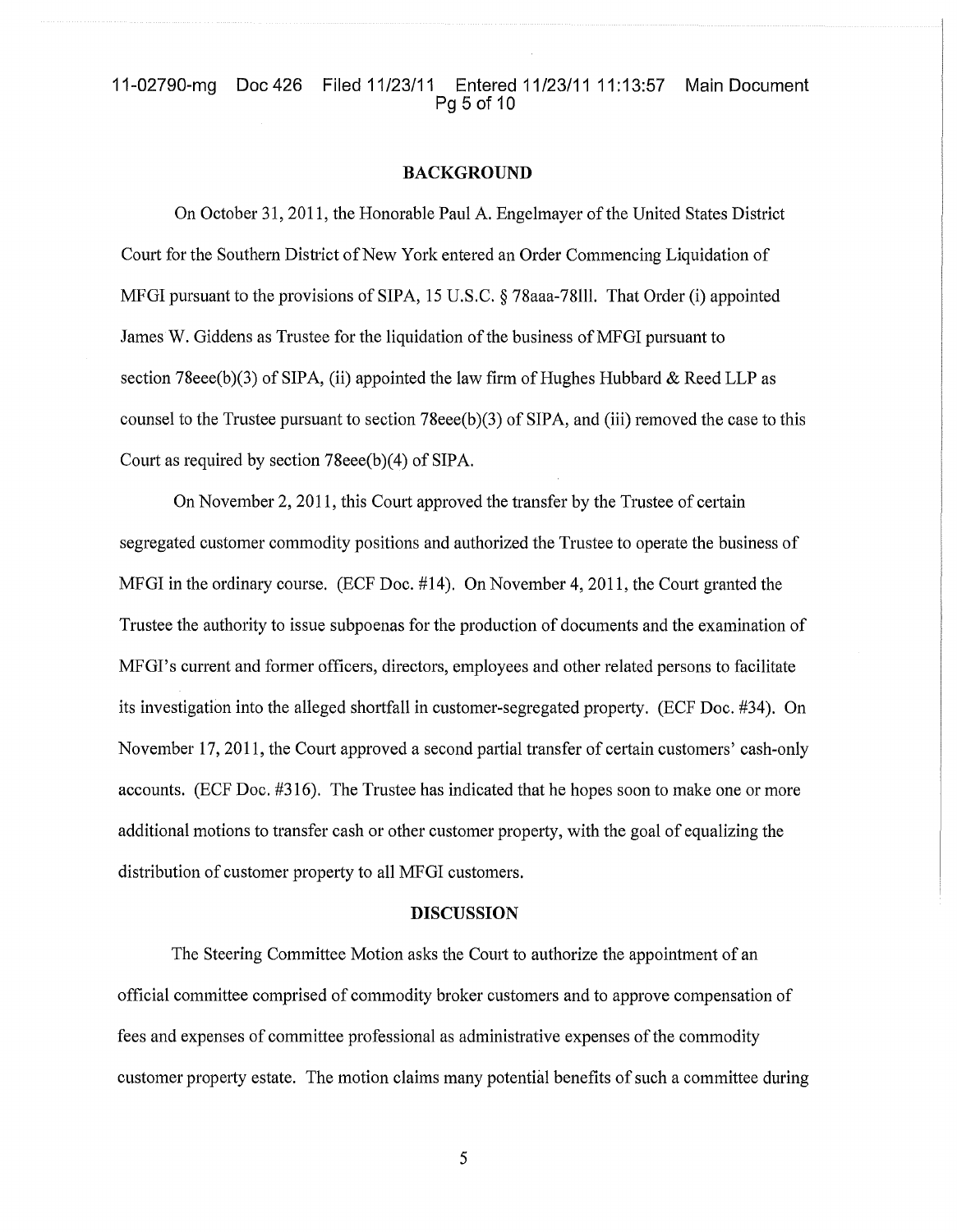### 11-02790-mg Doc 426 Filed 11/23/11 Entered 11/23/11 11:13:57 Main Document Pg 6 of 10

the MFGI Liquidation, including (i) ensuring that the commodity customer priority is properly and fairly applied, (ii) representing the interests of commodity customers in any issues that may arise between the commodity customer and securities customer estates, (iii) and assisting in expediting distributions of commodity customer property. *See* Steering Committee Motion TI 9-13. Whether these supposed benefits are real or ephemeral is uncertain at best. Each of these is clearly the responsibility of the Trustee, with oversight by SIPIC and the CFTC, subject to approval of the Court. There is no role to be played by an official committee.

What is principally lacking in the Steering Committee Motion is any legal authority supporting the requested relief. The motion relies on sections 105 and 705 of the Bankruptcy Code. But a plain reading of SIPA and the Bankruptcy Code shows a complete absence of authority for appointment of a customers' committee in a SIPA liquidation, and even more clearly the absence of authority for compensation from estate assets of committee professionals of a committee properly elected in a chapter 7 case.

The motion is premised upon the argument that the MFGI Liquidation is comprised of two separate matters: (1) a SIPA liquidation of a securities broker-dealer and (2) a liquidation of a commodity broker under chapter 7 of the Bankruptcy Code.<sup>4</sup> The customers argue that the dual-track nature of the proceedings means that provisions of chapter 7 apply and authorize a creditors' committee under chapter 7 to assist in the liquidation ofthe commodity broker arm of MFG!. According to the motion, "[n]othing in SIPA prevents the appointment of an official committee in such a dual-track proceeding." *Id.* 1.

 $\overline{4}$ Because MFGI deals in both securities and commodities, it is known as a "joint broker-dealer."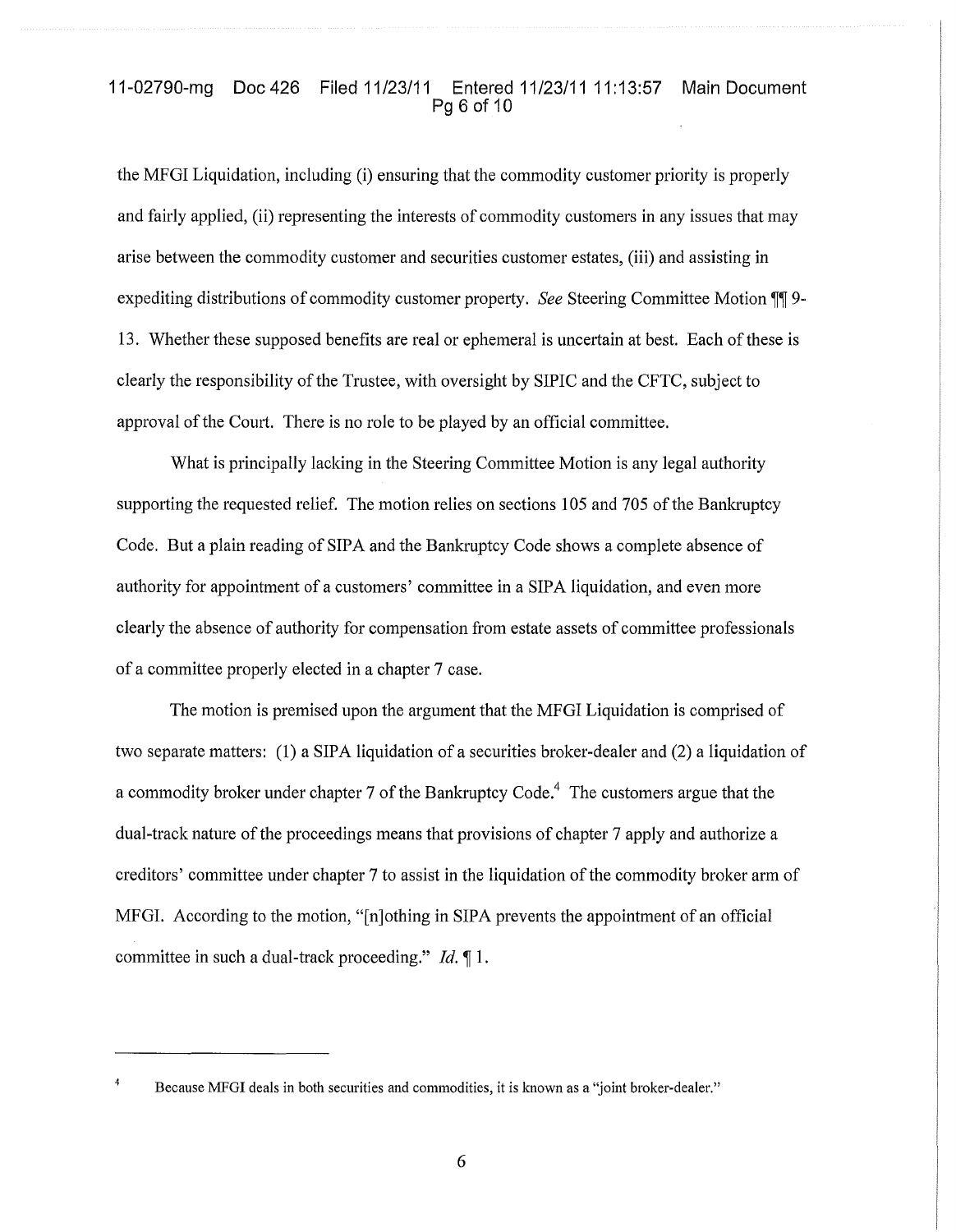### 11-02790-mg Doc 426 Filed 11/23/11 Entered 11/23/11 11:13:57 Main Document Pg 7 of 10

Section 705 of the Bankruptcy Code provides:

- (a) At the meeting under section 341(a) of this title, *creditors that may vote for a trustee under section 702(a) of this title may elect a committee* of not fewer than three, and not more than eleven, creditors, each of whom holds an allowable unsecured claim of a kind entitled to distribution under section  $726(a)(2)$  of this title.
- (b) A committee elected under subsection (a) of this section may consult with the trustee or the United States trustee in connection with the administration of the estate, make recommendation to the trustee or the United States trustee respecting the performance of the trustee's duties. and submit the court or the United States trustee any question affecting the administration of the estate.

11 U.S.C. § 705 (emphasis added). Relying on section 705 and also citing section 702 (addressing the characteristics a creditor must possess to be eligible to vote for a trustee), the motion concludes: "Thus, commodity broker customers are entitled to elect a committee pursuant to section 705 of the Bankruptcy Code." Steering Committee Motion  $\sqrt{8}$  n.8.

#### A. Election of Committees **in** a SIPA Proceeding

The motion glosses over the actual language of section 705 and the interplay between the Bankruptcy Code and SIPA. *See* 15 U.S.C. § 78fff(b) ("[T]o the extent consistent with the provisions ofthis chapter, a liquidation proceeding shall be conducted in accordance with, and as though it were being conducted under chapters 1, 3 and 5 of subchapters I and II of chapter 7 of title 11."). Section <sup>705</sup> provides that "creditors that may vote for <sup>a</sup> trustee ... may elect <sup>a</sup> committee ...." <sup>11</sup> U.S.C. § 705(a). In <sup>a</sup> SIPA liquidation, however, no creditors may vote for a trustee; rather, selection of the SIPA Trustee is solely at the discretion of SIPIC. *See* 15 U.S.C. § 78eee(b)(3); *see also* 6 COLLIER ON BANKRUPTCY 760.08 (Alan N. Resnick & Henry J. Somme eds., 16th ed. 2011) ("[I]n the event of the bankruptcy of a commodity broker that becomes the subject of a SIPA proceeding, there is a single bankruptcy trustee who is selected by the Securities Investor Protection Corporation."). The provisions of the Bankruptcy Code are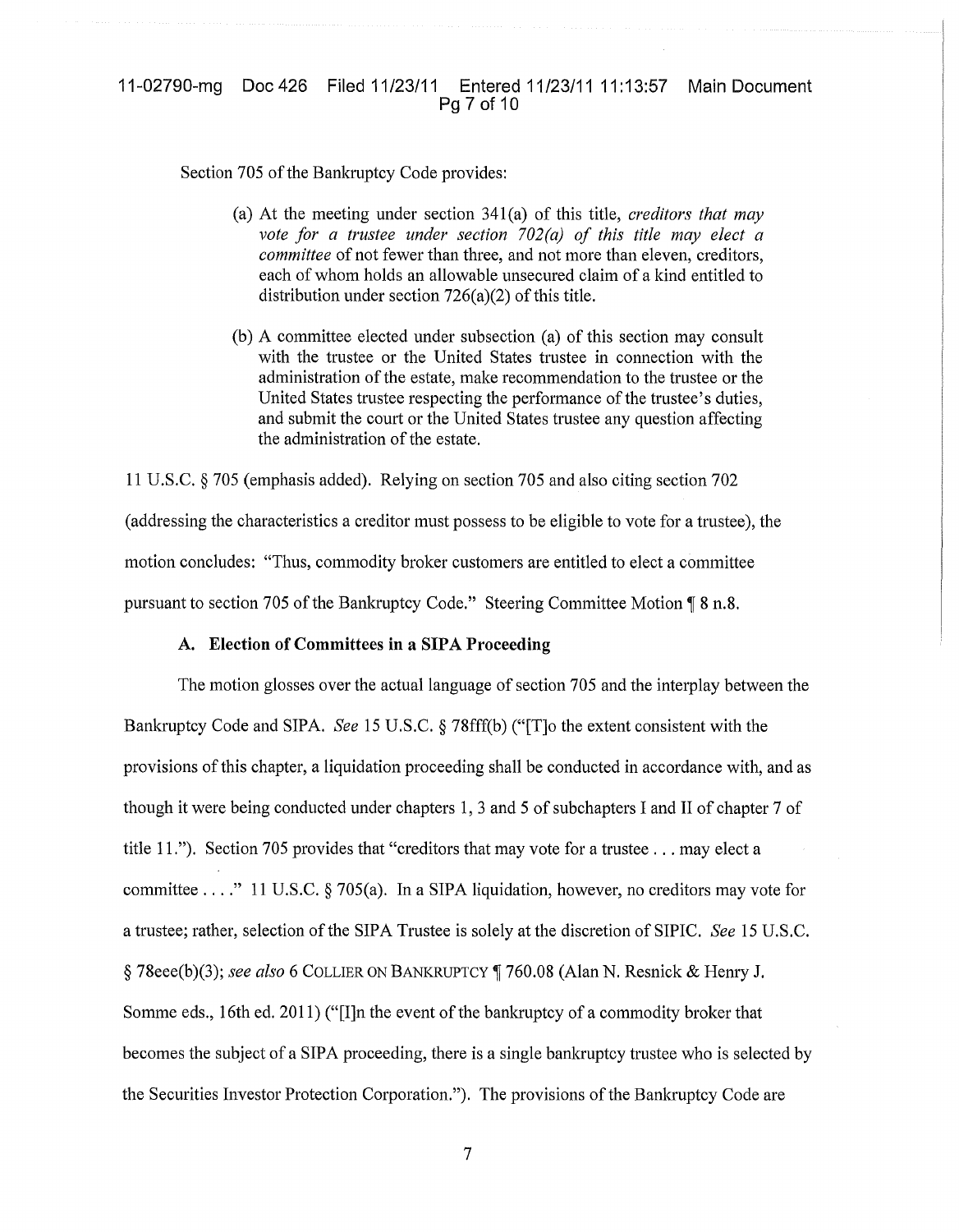# 11-02790-mg Doc 426 Filed 11/23/11 Entered 11/23/11 11:13:57 Main Document Pg 8 of 10

only applicable in a SIPA proceeding to the extent that they are consistent with the provisions of SIPA. *See* 15 U.S.C. § 78fff(b). Therefore, the Court concludes that section 705 of the Bankruptcy Code is not applicable in a SIPA liquidation and does not provide a basis for the election or appointment of a creditors' committee in this case.

Alternatively, the Steering Committee Motion argues that section 105(a) of the Bankruptcy Code provides the Court with equitable power to appoint a commodity customer committee. But section 105 cannot be used to expand the powers not otherwise provided in the Bankruptcy Code. *See In re Dairy Mart Convenience Stores, Inc.,* 351 F.3d 86, 91-92 (2d Cir. 2003) ("This Court has long recognized that [s]ection 105(a) limits the bankruptcy court's equitable powers, which must and can only be exercised within the confines ofthe Bankruptcy Code." (internal quotations and citation omitted)).

### B. Compensation of Committees in a SIPA Proceeding

Even ifthis Court could authorize election or appointment of a commodity customers creditors' committee in this case, the Court could not authorize compensation for the committee's professionals from estate property. In those chapter 7 cases where a creditors' committee is elected, section 705 does not contemplate the payment of fees and expenses of committee professionals as administrative expenses. *See In re Dominelli,* 788 F.2d 584,586 (9th Cir. 1986); 6 COLLIER ON BANKRUPTCY 705.03[3] ("Section 705 does not provide for compensation or reimbursement to counsel to a chapter 7 creditors' committee. Legislative history accompanying section 705 confirms that the absence of any such provision was intentionaL").

The Steering Committee Motion points to two cases in which compensation to creditors' committee professionals was approved. *See Sable, Makoroff*& *Gusky, P.* C. v. *White (In re*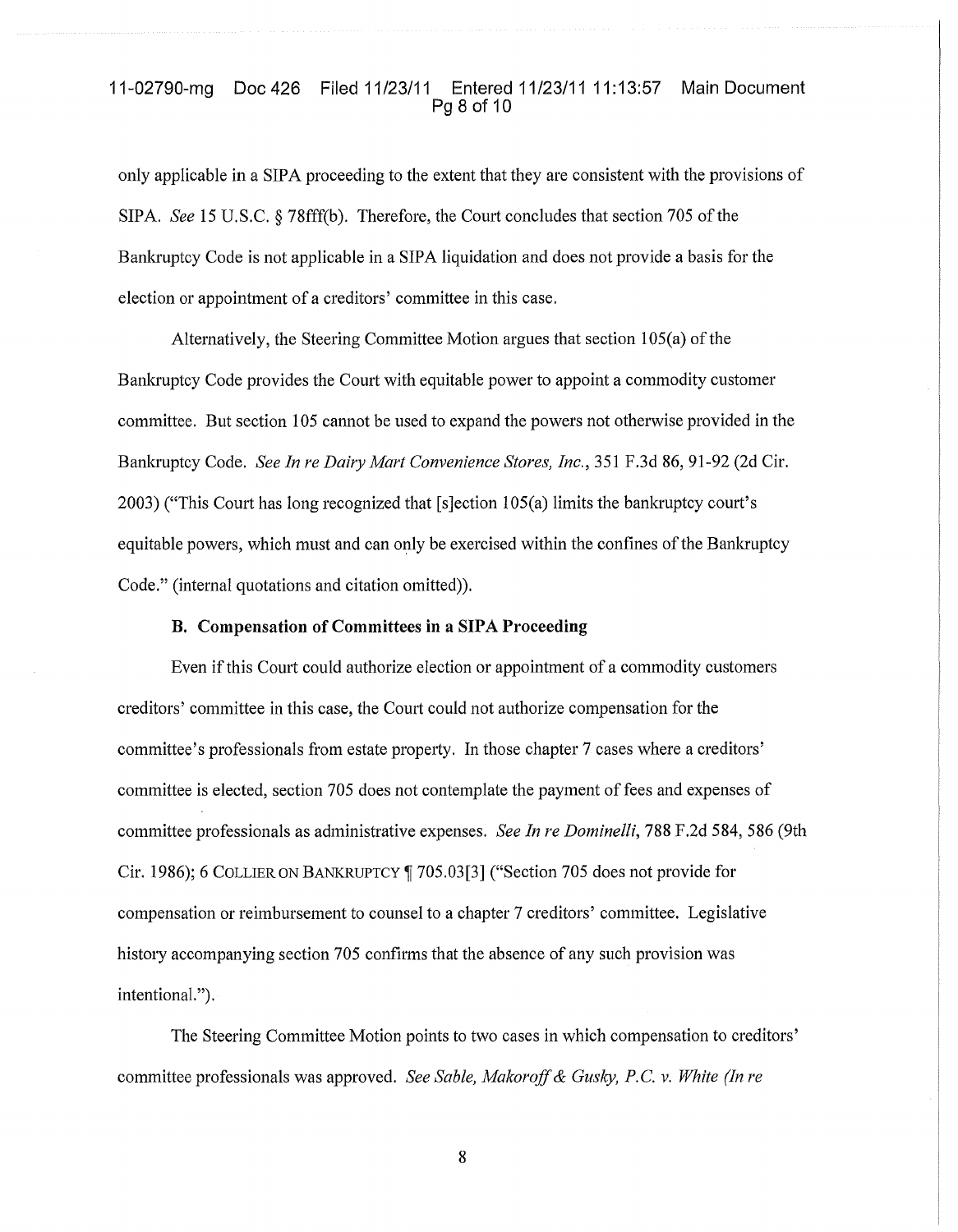# 11-02790-mg Doc 426 Filed 11/23/11 Entered 11/23/11 11:13:57 Main Document Pg 9 of 10

*Lyons Transp. Lines, Inc.),* 162 B.R. 460 (BanIa. W.D. Pa. 1994); *In re Wonder Corp. ofAm., 72* B.R. 580, 583 n.3 (Bankr. D. Conn. 1987). The result in *Lyons* is questionable, but the case is in any event distinguishable. The committee in that case was formed while the debtor was attempting to reorganize under chapter 11. Upon conversion to chapter 7, the court found that committee participation and assistance in the case was necessary due to the complexities of the case and approved the continuance of fee payments pursuant to its discretionary authority under section 105(a). *Id.* at 463. An objection to counsel fees was pressed, arguably in bad faith, only after substantial services were performed in reliance on the order. *Lyons* can therefore be read as a case involving judicial estoppel.

*Wonder Corp.* is also distinguishable. A chapter 7 case was converted to chapter 11, and a chapter 11 plan was confirmed. Counsel for the chapter 11 creditors' committee, that was initially created when the case was administered under chapter 7, was awarded fees mostly for his work representing the chapter 11 creditors' committee, but also including a smaller amount for his work representing the committee when the case was under chapter 7. The court stated in a footnote that "[a]lthough the Code does not specifically provide for the employment of counsel by a creditors' committee elected pursuant to Code  $\S 705(a)$ , ... upon application of the creditors' committee, this court authorized such employment in this case in accordance with Code § 105(a)." *Wonder Corp.*, 72 B.R. at 583 n.3. There is no indication whether anyone objected to the authorization to employ counsel for the chapter 7 committee. No objection was made and no analysis was provided for approving the payment of counsel's fees for work for the pre- or post-conversion committee. *Id.* at 586.

The *Lyons* court also acknowledged contrary authority. *See In re Dominelli,* 788 F.2d 584 (9th Cir. 1986); *In re Willbet Enters., Inc.,* 43 B.R. 90 (Banl<r. E.D. Pa. 1984) (finding that